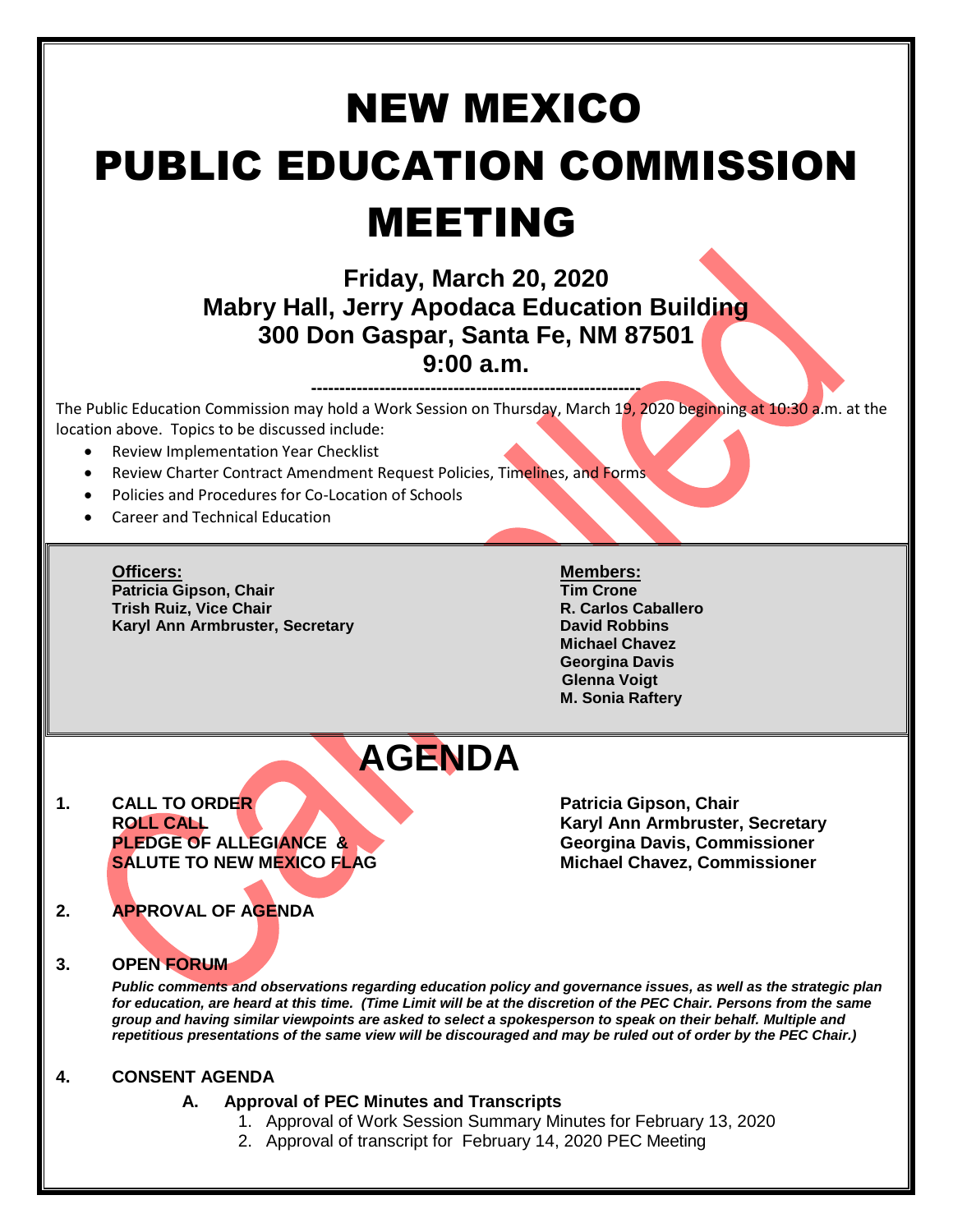- 3. Approval of Summary Minutes for February 14, 2020 PEC Special Meeting **B. Request to Amend the Charter School Contract by Notification – New Location within District** 1. Albuquerque School of Excellence 2. Explore Academy 3. Solare Collegiate Charter School **C. Request to Amend the Charter School Contract by Notification – Governing Board Bylaws** 1. Solare Collegiate Charter School 2. Taos Integrated School of the Arts **D. Request to Amend the Charter School Contract by Notification – Chief Procurement Officer** 1. Solare Collegiate Charter School **E. Request to Amend the Charter School Contract by Notification – Governing Board Members** 1. Aldo Leopold Charter School 2. Alma d'arte Charter High School 3. La Tierra Montessori 4. Roots and Wings Charter School 5. Southwest Aeronautics, Mathematics, and Science Academy 6. Turquoise Trail Charter School **5. REPORT FROM OPTIONS FOR PARENTS & THE CHARTER SCHOOL DIVISION—DISCUSSION AND POSSIBLE ACTIONS** A. Charter School Division Updates B. Notification Concerns *(if submission is not complete by meeting date) 1.* Alma d'arte Charter High School (governing board member changes) *2.* Southwest Aeronautics, Math, and Science Academy (governing board member changes) C. Highlights and Appreciations **6. DISCUSSION AND POSSIBLE ACTION ON AMENDMENT REQUEST FOR ENROLLMENT CAP INCREASE** A. Taos Integrated School of the Arts **7. DISCUSSION AND POSSIBLE ACTION ON REVISIONS TO AMENDMENT REQUEST POLICIES, TIMELINES, AND FORMS 8. DISCUSSION AND POSSIBLE ACTION ON REVISIONS TO IMPLEMENTATION YEAR CHECKLIST 9. DISCUSSION AND POSSIBLE ACTION ON CHANGE IN LOCATION FOR HOZHO ACADEMY 10. DISCUSSION AND POSSIBLE ACTION ON THE PEC MEMORANDUM OF UNDERSTANDING (MOU) WITH NM PUBLIC EDUCATION DEPARTMENT**
- **11. REPORT FROM THE CHAIR**
	- A. 2020 PEC Renewal Contract Negotiations Schedule
	- B. Update from Public Charter Schools of NM
	- C. Update from New Mexico School Board Association